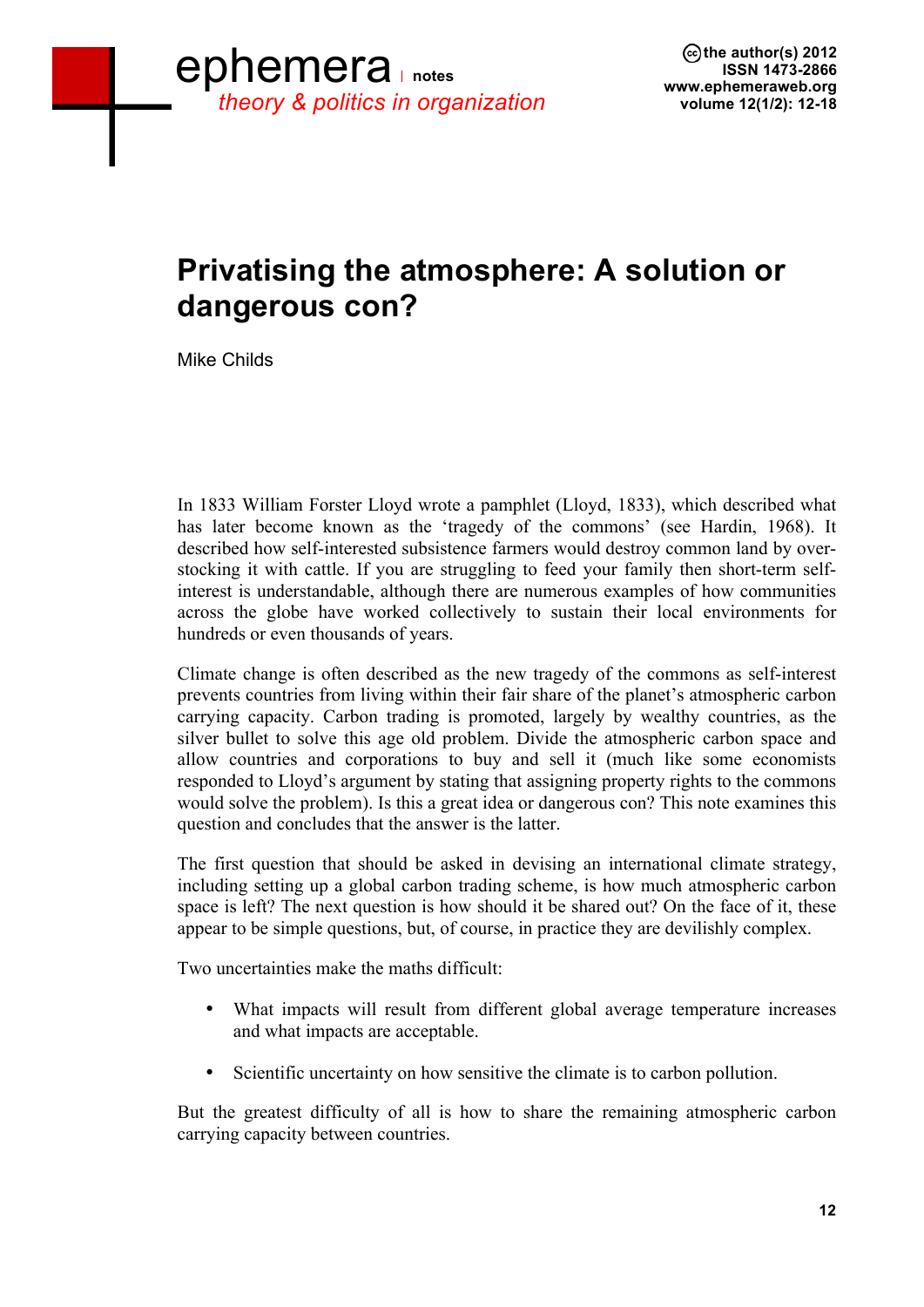The recent Durban UNFCCC negotiations and the almost 20 years of negotiations before them have centred on this last difficulty, which is in essence a political and ethical choice and not a scientific one. It is true that debates on climate sensitivity and what a 'safe' level of global average temperature increase consists in have occupied a lot of time and space, but nothing compared to the question of how much pollution rich countries should be able to emit and how much poor countries should be able to.

### **Size of global carbon budget**

What is clear from most analyses of global carbon budgets is that there is not a great deal of atmospheric carbon space left. Rich countries through the G8 have said that to prevent dangerous climate change we need to keep global average temperature increases below 2 degrees compared to the pre-industrial level. By dangerous climate change they mean unacceptable impacts to people and economies as well as too high a risk of positive feedbacks. Positive feedbacks are where increased temperatures create changes on the planet that themselves create further warming, for example warming leading to the release of vast quantities of methane (a powerful greenhouse gas) due to the melting of Siberian permafrost. The choice of 2 degrees was largely informed by scientific research that led to the production of an influential 'burning embers' diagram (see diagram 1).



#### **Diagram 1**

**'Risks from climate change, by reason for concern – 2001 compared with updated data' (Smith et al., 2009: 4134)**

The G8 are not explicit about the level of certainty they want in avoiding this 2 degree increase. Uncertainties about climate sensitivity have been used to identify risk levels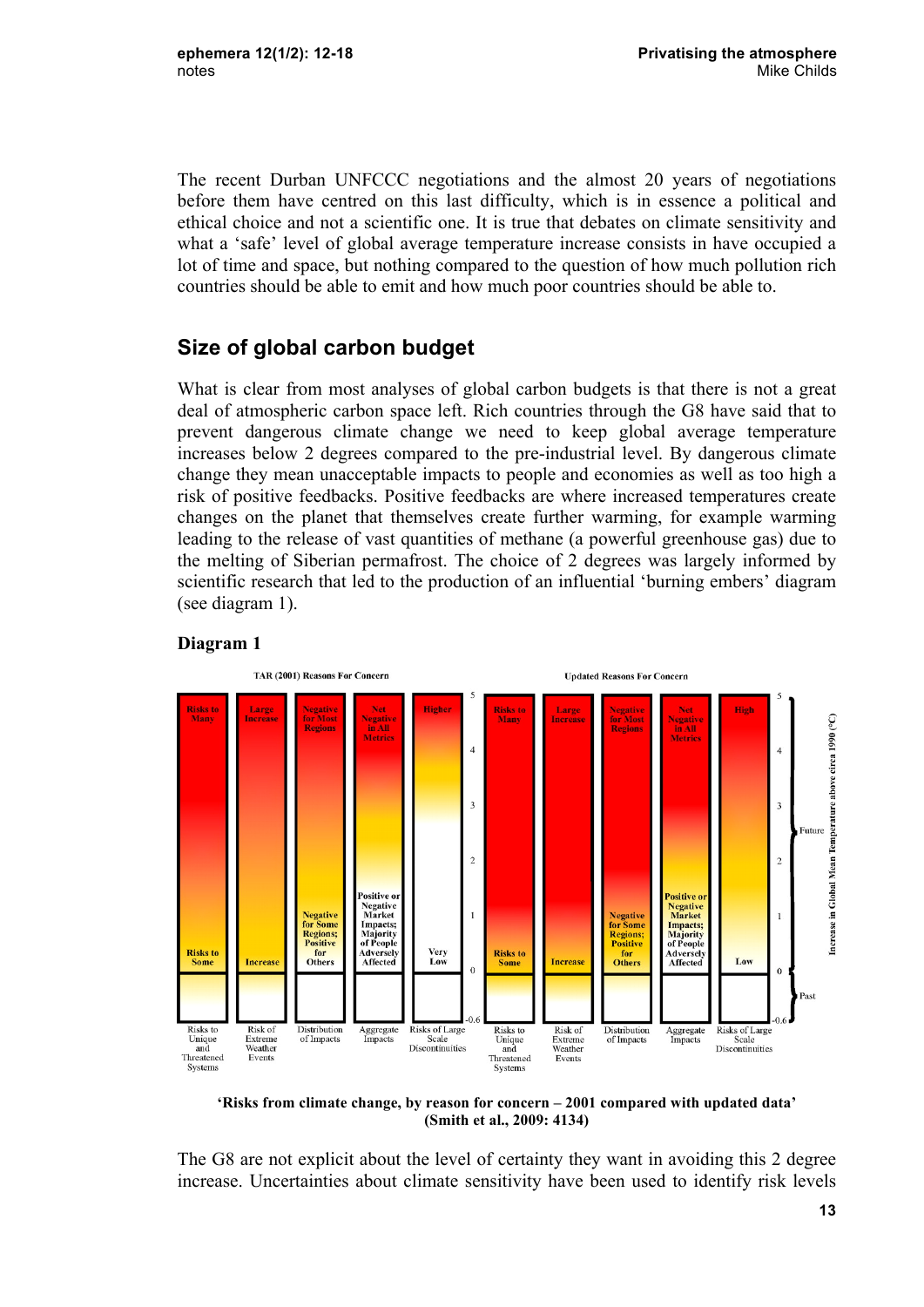from different amounts of carbon pollution (Meinshausen et al., 2009). If the G8 want a low risk of avoiding 2 degrees it gives a much smaller carbon budget than a high risk. For example a 50 per cent chance of avoiding 2 degrees gives a carbon budget of around  $2000$  GtCO<sub>2</sub>e between  $2000$  and  $2049$ , whereas an 85 per cent chance of avoiding 2 degrees gives a carbon budget of  $1200$  GtCO<sub>2</sub>e (500 GtCO<sub>2</sub>e has already been emitted between 2000-2010).

Through the work of setting self-imposed carbon budgets as a result of the Climate Change Act, the UK has been more explicit on this choice through setting in law a UK carbon budget that gives around a 50 per cent chance of avoiding 2 degrees if other countries make similar commitments. A 50:50 chance of avoiding dangerous climate change is, however, not great odds if you live on the front-line of climate change, for example if you are a subsistence farmer in Africa.

Many developing countries argue that a safer temperature target is to keep global average temperatures to less than 1.5 degrees above the pre-industrial level. A recent update to the burning embers diagram certainly suggests that this target is more in line with the original thinking behind the setting of the 2 degree target (diagram 1). Again these countries have not been explicit regarding the level of certainty they want to avoid this temperature target. The nature of the debate and the risks faced by their populations would suggest that they want as high a chance as possible of avoiding temperatures above 1.5 degrees. What this means on the size of the global carbon budget is that there is very little carbon budget left.

#### **Sharing out the global carbon budget**

As stated above, the bigger debate is around how to share out this global carbon budget. Given that even the G8 target implies very limited atmospheric carbon space, the debates have been fierce.

NGOs and developing countries have argued that it would be wrong to ignore the carbon pollution released by rich countries since the industrial revolution. The US American Government argued at the 2009 Copenhagen talks that historic emissions may be interesting for authors of history books but are irrelevant to negotiations. In effect it is like they admit they have eaten half the cake but that this should have no bearing on how much of the remaining cake they should eat. NGOs and developing countries argue that historic emissions should be taken into account, with some advocating a historic base line of pre-industrial revolution, some 1970 and some 1990.

Furthermore, the US American Government argued that emissions reductions should be set using a bottom-up process of countries setting their own voluntary reduction targets (from which carbon budgets can be roughly calculated assuming steady year on year reductions towards these targets). This was the approach of the Copenhagen Accord. The USA pledge amounted to 4 per cent less emissions than 1990 levels by 2020. This bottom-up approach led to the nonsensical position where the Copenhagen Accord on the one-hand sets an aspiration of keeping the temperature increase to less than 2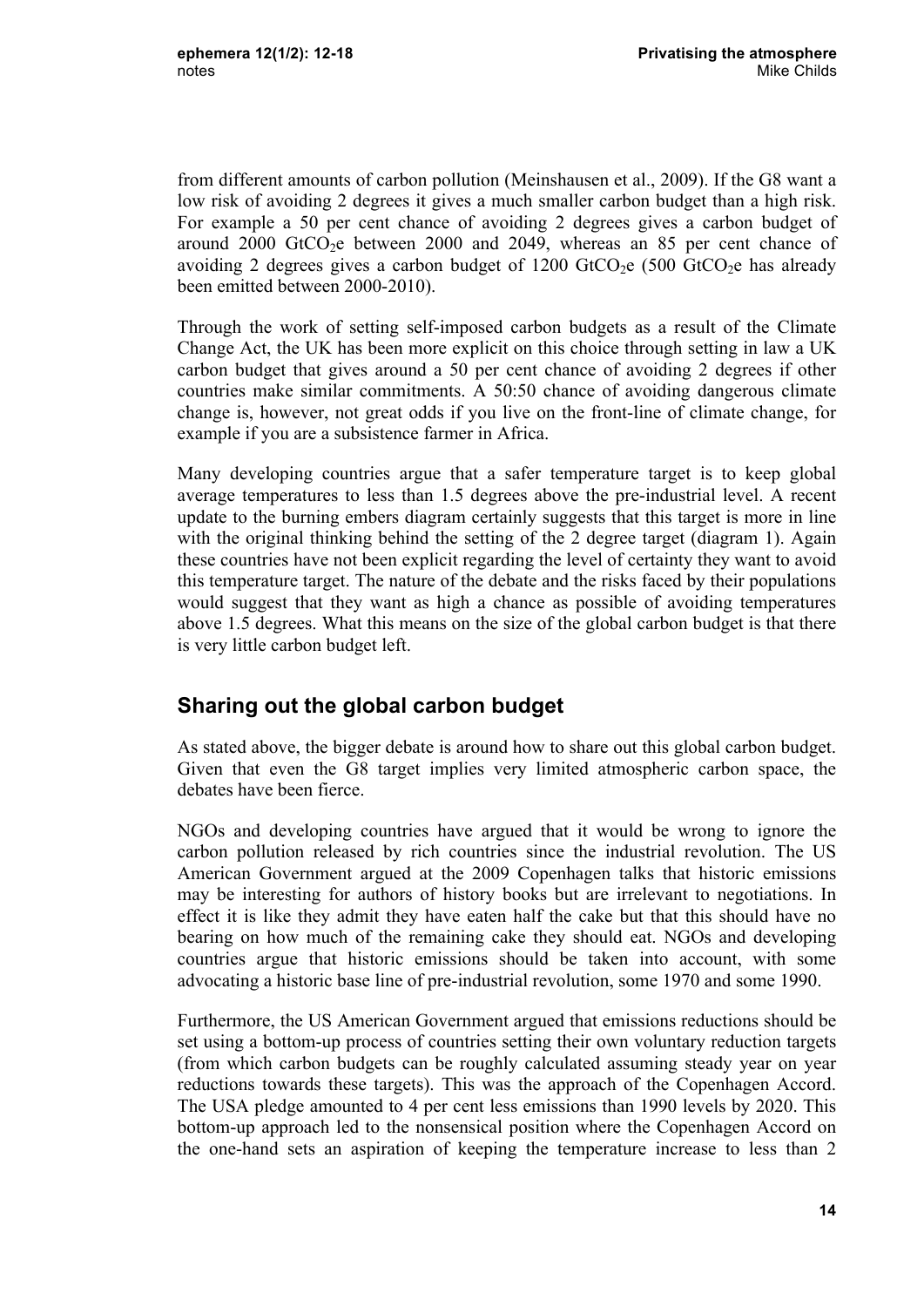degrees but the reduction pledges made were in line with a temperature increase of around 4 degrees (Pew Center, 2010).

NGOs and developing countries have argued for a top down mandatory approach based upon a fair share of the global carbon budget which is itself based on population sizes. This 'fair shares' approach, not surprisingly, requires much higher carbon reduction targets for rich countries than the US American Government or other rich countries are currently willing to contemplate.

### **Carbon trading**

Carbon trading is being pushed strongly by the USA, EU and others as the tool to enable an economically efficient transition to a low carbon economy without breaching any agreed temperature increase. Friends of the Earth, other NGOs and many developing countries have been very critical of this approach. There are four main reasons for this:

- **The global carbon budget to avoid dangerous climate change is too small to allow trading.** If a temperature target of 1.5 degrees is chosen with a reasonable to high chance of avoiding it, then the global carbon budget will be tiny. Carbon trading relies on countries having 'spare' carbon emissions that they can sell to others who do not have enough. Under a tiny carbon budget it is almost certain that no country will have any spare emissions to sell. Rich countries would need to make significant cuts very quickly and developing countries would have to develop predominately through low carbon technologies. The focus on carbon trading is therefore a dangerous distraction from the real job at hand.
- **Double counting.** The IPCC has suggested that rich countries (countries identified in Annex 1 of the Kyoto Protocol) should by 2020 reduce emissions by between 25-40 per cent from a 1990 baseline and developing countries should reduce emissions by 15-30 per cent from their Business-as-Usual trajectories. In the UNFCCC negotiations the UK, EU, USA and others were suggesting that they could use carbon trading to buy carbon from developing countries to meet these targets and in doing so help developing countries meet their reduction targets. This neat arrangement conveniently ignores the fact that the IPCC figures require emissions reductions in both places, not one or the other. In addition to this, rich countries are suggesting that the money transfers resulting from this trade should count towards the finances pledged to developing countries. Whereas developing countries are rightfully arguing that these finances should be additional as they have to pay for the adaption required as a result of climate impacts associated with past rich country emissions. They also argue that additional money is needed as compensation for the reduced carbon space left for developing countries due to over-consumption by rich countries.
- **Failure to meet 'additionality' requirements.** Ongoing international carbon trading is dominated by the Clean Development Mechanism (CDM). Through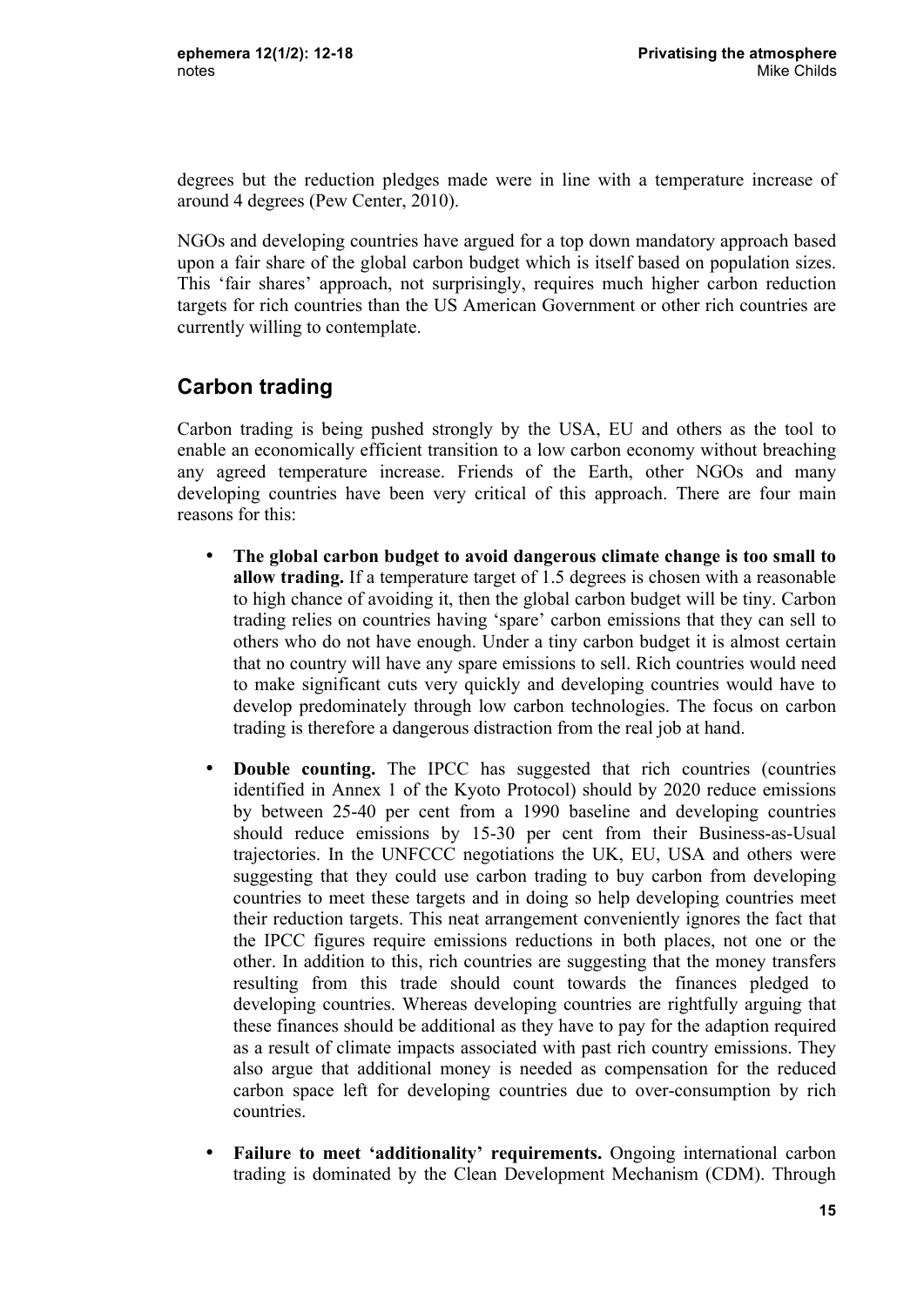this carbon credits are sold by projects in developing countries for the additional emissions reductions or emissions avoided made through the injection of foreign cash. In practice many of these avoided emissions or emissions reductions would have been made anyhow. Examples include:

- o Carbon credits trading for constructing hydro-power dams that were already within development plans in China and almost completely built (or even in the most extreme cases already built), the carbon savings here are said to be due to reduced need to produce electricity from fossil fuel power stations;
- o Carbon credits for building coal-fired power stations in India using newer technologies rather than older technologies even though the newer technologies have been used in the same country without the money from selling carbon credits; and
- o Carbon credits for destroying HFCs from refrigeration factories which would otherwise be released into the atmosphere. This sounds acceptable, but because HFC is such a strong greenhouse gas and attracts so much money through selling carbon credits it has been suggested that some factories have been built specifically to create the pollution to make money from then curbing it.
- **Regulatory chill.** The obsession with carbon trading reduces the appetite for using other policy instruments, such as regulation and taxation. In the UK the previous Labour Government was not keen to regulate or increase taxes to curb the growth of international aviation. They used the excuse that carbon trading through the Emissions Trading Scheme (ETS) would result in carbon reductions being made elsewhere, ignoring the excess of carbon credits handed out to EU industries under the ETS or the ability of firms to buy credits from dodgy CDM schemes. In the EU, Commission officials argued that there should be no mandatory target on energy efficiency due to possible impacts on the carbon price. The UK Government's Committee on Climate Change has said that the ETS will not drive down emissions enough in the UK and that other policy instruments should be used.

In addition to these reasons, NGOs and others have also argued against carbon trading as the time required to set up a global system is too long and distracts from the use of faster policy responses, from opposition to the commoditisation of the atmosphere, from finance siphoned away from carbon reduction to make carbon traders rich, and from the risks of private speculators creating a carbon sub-prime market similar to the housing sub-prime market. These arguments are further developed and examples given within Friends of the Earth's report 'Dangerous obsession' (Friends of the Earth, 2009)*.*

## **State of play**

Negotiations on temperature targets are far from being concluded with many developing countries refusing to accept a higher temperature target than 1.5 degrees above pre-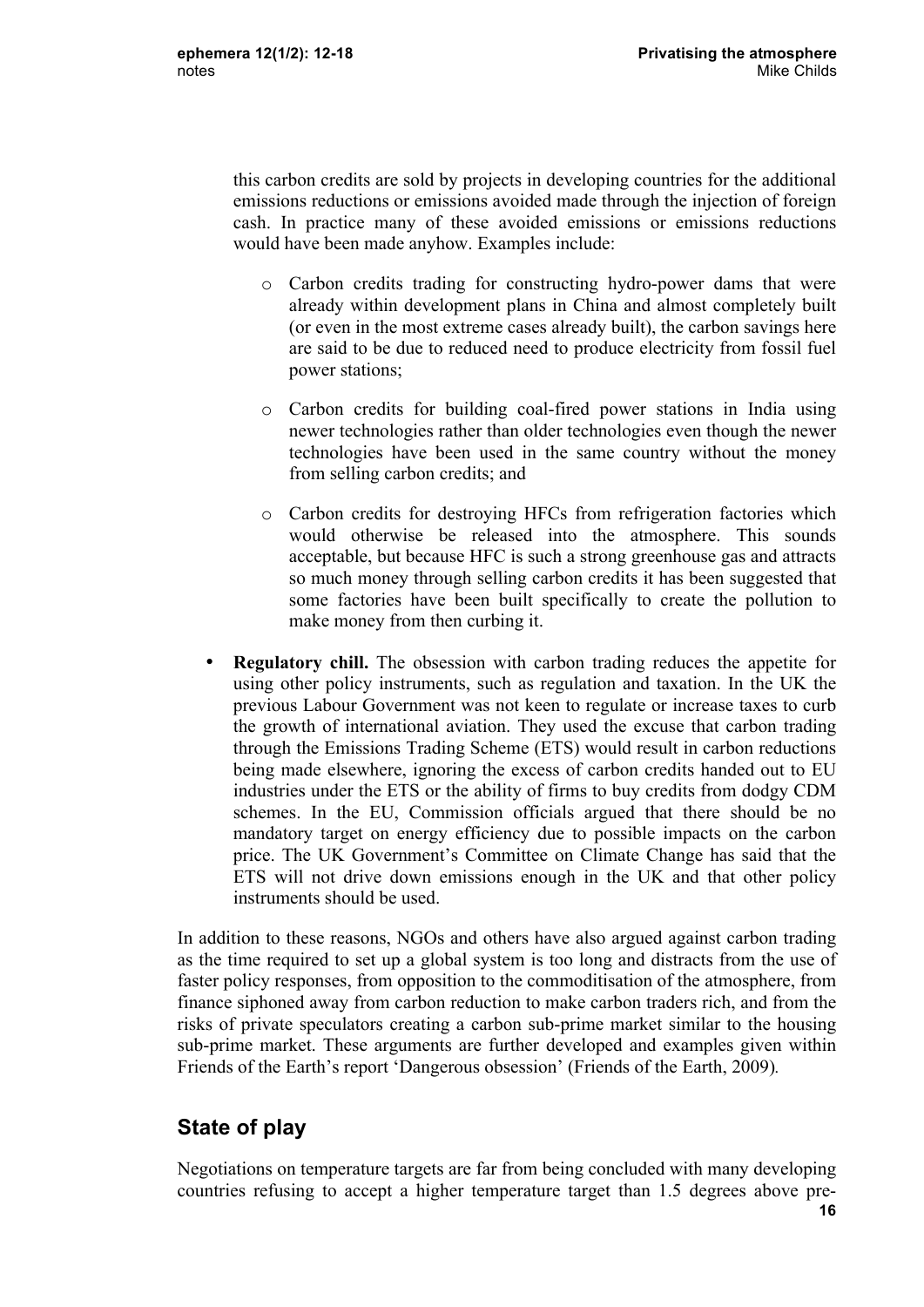industrial levels and the USA, EU and other rich countries unwilling to accept anything lower than 2 degrees. Reduction targets for countries remain deadlocked with the USA refusing to accept a top down mandatory approach to target setting and the EU not prepared to increase its target to be in line with even a 50:50 chance of avoiding a 2 degree increase. Agreement on whether to include historic emissions also remain deadlocked. And finances pledged at Copenhagen have, on the whole, failed to emerge or are simply rebadged Aid money.

Carbon trading remains the number one policy objective of the USA, EU, other countries and a plethora of carbon trading vested interests, even though its weaknesses are increasingly recognised. The vast majority of developing countries will not accept a global carbon trading regime. They view the proposal as unjust because they see it allowing rich countries to pollute when they instead have to curb growth (under proposals by the American Government trading would allow the USA to increase its emissions until 2030). Whilst some developing countries want to use the CDM mechanism and newer versions, such as sectoral trading, to bring much needed money into their country, many see this as unacceptable or a poor second best to much larger financial flows from other sources. Overcoming these differences looks like a Herculean task.

#### **Conclusion**

The 'tragedy of the commons' identified the dangers of self-interest trumping cooperative working to deliver common benefit. Carbon trading is the vehicle by which rich countries are pursuing self-interest pretending that they are willing to work together for the common good. They are using carbon trading to get out of even the paltry reduction targets they are willing to accept. They are using carbon trading to avoid additional financial transfers to developing countries. They are using carbon trading to enable them to remain the global fat cats able to consume the vast majority of remaining atmospheric space.

There are good reasons to oppose carbon trading because in effect it privatises the atmosphere. But perhaps more importantly carbon trading is a dangerous con, which promises to insert massive loopholes in any future international agreement and puts off the urgent task of countries like the UK making the transition to the low carbon economy. What is needed is global political acceptance of the urgency of the problem coupled with the use of policy measures that can be applied swiftly to reduce emissions fast – regulations, tax and spend are policy measures that better fit the bill.

Friends of the Earth (2009) 'Dangerous obsession' [http://www.foe.co.uk/resource/reports/dangerous\_obsession.pdf]. Hardin, G. (1968) 'The tragedy of the commons', *Science*, 162: 1243-1248. Lloyd, W.F. (1833) 'Two lectures on the checks to population'. Oxford: Oxford University. Meinshausen, M., N. Meinshausen, W. Hare, S.C.B. Raper, K. Frieler, R. Knutti, D.J. Frame and M. Allen (2009) 'Greenhouse gas emissions targets for limiting global warming to 2°C', Nature, **references**

458*(*7242): 1158-1162.